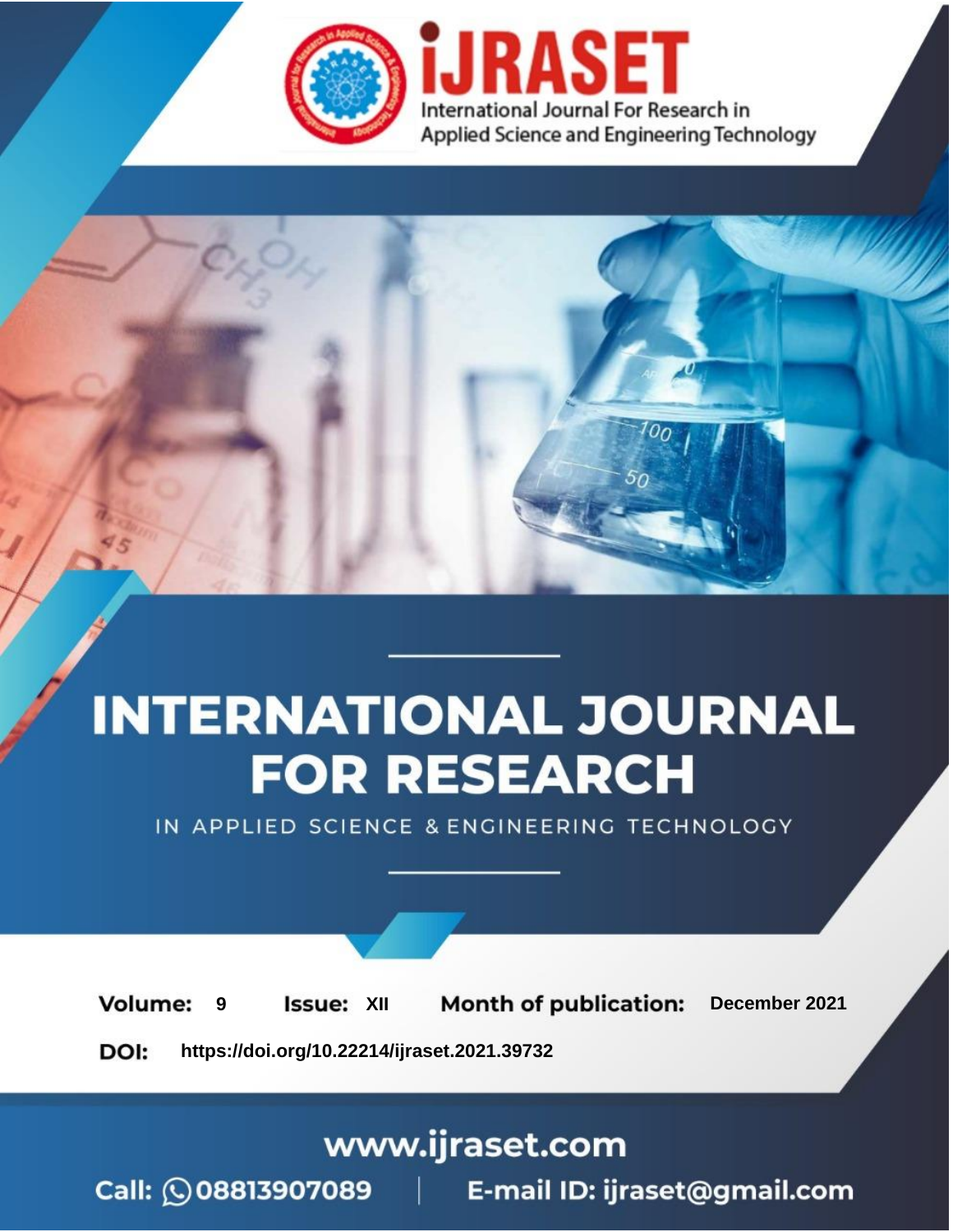

# **A Review on Online Classroom Attendance Marking System Using Face Recognition, Python, Computer Vision, and Digital Image Processing**

Nandkishor Satpute<sup>1</sup>, Nima Bharati<sup>2</sup>, Ashwini Ukey<sup>3</sup>, Rekha Wati<sup>4</sup>, Vijay. V. Chakole<sup>5</sup> *1, 2, 3, 4, 5Dept. of Electronics Engineering, K.D.K. College of Engineering, Nagpur*

*Abstract: The face is that the identity of someone. The tactic to appear out this physical feature has seen an exquisite change since the advent of the image processing method. Attendance is monitored in every school, college and library. The regular method for attendance is for teachers to call student name & mark attendance. Nowadays, AI has been explored for computer vision-related applications. So, we use the neural network concept in Face recognition for automatically attendance marking systems. This project will perform the face recognition and face detection algorithms, to generate the computer systems strength of acquiring and recognizing human faces fast, accurately, and precisely in live streams so that the systems can be used in the marking attendance*

### **I. INTRODUCTION**

Attendances of every student are being kept up by each school, college, and university. Teachers are maintaining proper records for attendance. The attendance system could even be a method for the particular person and is also applied in many companies, universities, schools, and also in working places. The customary participation checking framework is not productive and requires huge time to organize the record and to calculate the normal participation of each understudy. The traditional way of attendance marking has drawbacks. ancient ordinary methods for understudy participation are still used by several colleges. As this ordinary method is used, many Pupils are gives fraudulent attendance to their colleagues by signing in their attendance in case they are absent in the classroom. The attendance of the student in an online classroom can be determined in different ways namely,

### *A. Attendance by using Google form*

Participation administration framework may be a strategy where a teacher concerned with the specific subject google shapes of tests andon-the premise of that they will check their participation in online classes. This attendance or sometimes it happens for that teacher miss someone attendance or students may forget to fill google forms. the problem occurs when we think about the common process of attendance marking in the classroom. the solution to this kind of issue, we should go with an Automatic attendance system. Programmed participation framework may be a strategy to consequently know the presence or the nonappearance of the understudy within the classroom. by utilizing confront acknowledgment and location innovation. It is additionally conceivable to recognize whether the understudy is going to the total lesson or not. Attending the complete class or not. This basic web application, where understudy stamp their participation as it were when lesson gets over by educator. The common Human Face Recognition approaches are,

- *1)* Feature Acquisition based approaches
- *2)* Brightness control approaches

The Feature-based approach moreover known as the nearby confront acknowledgment framework, is utilized in indicating the key highlights of the confront like eyes, ears, nose, mouth, edges, etc, though the brightness-based approach moreover named as the worldwide confront acknowledgment framework, utilized in recognizing all the parts of the picture.

### **II. LITERATURE SURVEY**

The primary purpose of the paper review is to find a solution provided by a different author and consider the imperfection of the system provided by them, giving the best solution.

*1)* M Rajamanogaran, S Subha, S Baghavathi, Priya Jeevitha sivasmay proposed a framework contactless participation administration framework utilizing fake insight, the test comes about moved forward precision of participation framework. The main aim of Artificial Intelligence (AI) is to develop technology that makes the machines mimic human beings. Learning calculations work on the premise of AI. In particular, machine learning plays a vital role in making algorithms that can be improvised according to their experience. Neural systems are a set of calculations that are composed of manufactured neurons These artificial neurons will imitate biological neurons. Real-time problems can be solved using Artificial Neural Networks (ANN).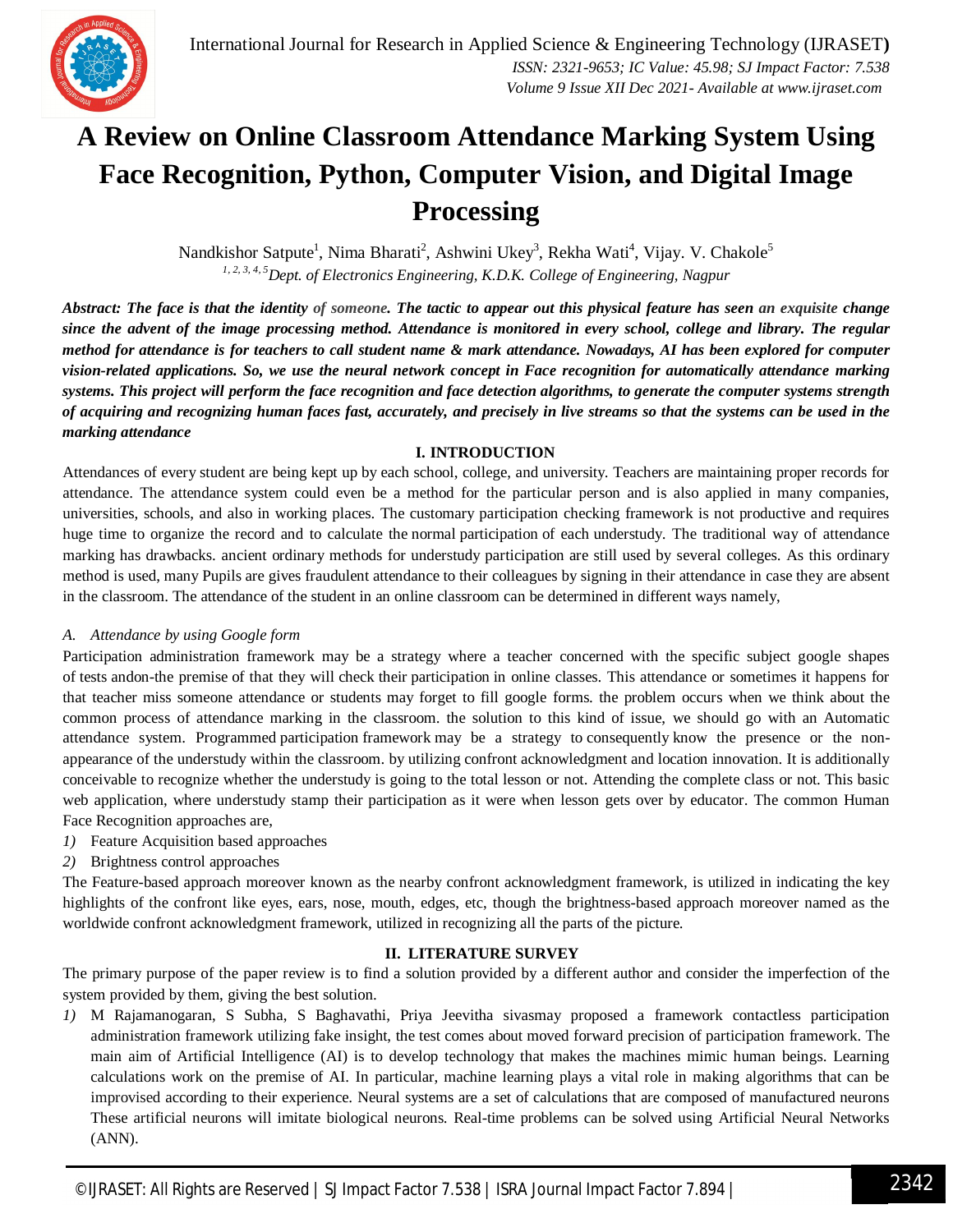

International Journal for Research in Applied Science & Engineering Technology (IJRASET**)**

 *ISSN: 2321-9653; IC Value: 45.98; SJ Impact Factor: 7.538 Volume 9 Issue XII Dec 2021- Available at www.ijraset.com*

- *2)* Smitha, Pavithra S Hegde, Afshin proposed a framework Confront Acknowledgment based Participation Administration Framework, recognizes the understudy consequently when he enters the lesson room and marks the participation by recognizing him. Ordinarily, understudies' participation is checked physically which spends a parcel of time. The proposed framework gives computerized. Participation of understudies using NFC and confront acknowledgment Proposed system gives automated attendance of students via NFC and face recognition. The precision of participation will increment.
- *3)* Heeral Chauhan, Shubham Gokhale, Ekta Chhatbar, Sompurna Mukherjee, Nikhil Jha proposed a system Student attendance management system, The major steps are detecting and recognizing faces. comparison of recognized faces can be done by crosschecking with the database of understudy. The paper proposed by Zhao (2013) has recorded the challenges of facial distinguishing proof the inconveniences offacial recognizing verification Is the recognizable verification between known and obscure pictures trouble of facial distinguishing proof is the recognizable proof between the known picture and obscure, in expansion, the paper proposed by Pooja G.R. (2010) found out that the planning handle for stand up. To affirm, the understudy interest system is direct and time-consuming. Furthermore, an article proposed by Priyanka Wagh (2015) stated that lighting and different headsets are often problems that could decrease.
- *4)* Shireesha Chintalapati, M.V. Raghunandh proposal ed mechanical participation administration framework based on confronting acknowledgment calculation IEEE International Conference on Computing Insights. Hence demonstrated time-sparing and security. This framework can moreover be utilized to recognize an obscure individual In genuine time scenarios PCA outflanks other calculations with superior acknowledgment rate and true positive rate.
- *5)* Bhattacharya proposed a framework to evade the disadvantages of the conventional manual attendance system. The system is created by the reconciliation of pervasive segments to make a versatile gadget for dealing with the students' attendance utilizing Face Recognition innovation. This paper depicts how real-time face detection and recognition can demonstrate value for the attendance marking of students. Face detection is accomplished utilizing the Viola-Jones algorithm. Confront following from outline to outline was refined utilizing association tracker from DLIB library. A few boundaries were registered, for example, Pose assessment, Sharpness, Image size, Brightness. Low dimensional distinct feature from face image was refined utilizing Convolution Neural Network. The system performs decently with various outward appearances, lighting, and posture of the individual.
- *6)* Arjun Raj an intelligent attendance framework dependent on face recognition was executed the system actualized utilizing LBPH confront recognizer to recognize confront of the person persistently. Raspberry Pi, OpenCV, and DLib utilizing python are the basic prerequisites for this system. A message will be consequently sent to their parents' number utilizing GSM. The creator additionally built an Android app using the MIT application designer for presence verification. The Creator likewise examined**.** of different algorithms for face recognition in which it's expressed that the LBPH technique achievement rate is 98.5%. interior the paper a table with receptor ect focal points and impediments of diverse strategies on confront acknowledgment is given. To execute the system the producer required a Raspberry Pi 3b module, pi camera, servo motor, and database servers. By utilizing the LBPH algorithm for face recognition the creator overcome the issue of various head orientations and generous impediments.
- *7)* V. Shehu introduces a new automatic attendance marking system, which incorporates computer vision and faces recognition algorithms into the cycle of attendance management. The paper tends to emit, for example, areal-time face detection on environments with, multiple objects equally social and facial recognition algorithm. To detect face-like examples in real-time they utilized the HAAR classifiers. After exploratory perceptions they acquired after insights from each caught picture, there were roughly 70% of effectively distinguished countenances and from them, just 30% were effectively recognized. Furthermore, e for first-year students, the effective identification rate was a lot higher about 56%.

#### **III. PROPOSED SYSTEM**

Frameworks plan is the method of characterizing the design, components, modules, interfacing, and information for a framework to fulfill indicated necessities. Frameworks plan might be seen as the application of frameworks hypothesis to item development. The proposed robotized participation framework can be separated into five primary modules. The modules and capacities are characterized in this area. The proposed framework is divided into five modules.

#### *A. Image Capture*

In this module, the camera turns on automatically whenever the course gets over, and it captures the picture and saved it into the temporary record which afterward goes for stand up to recognition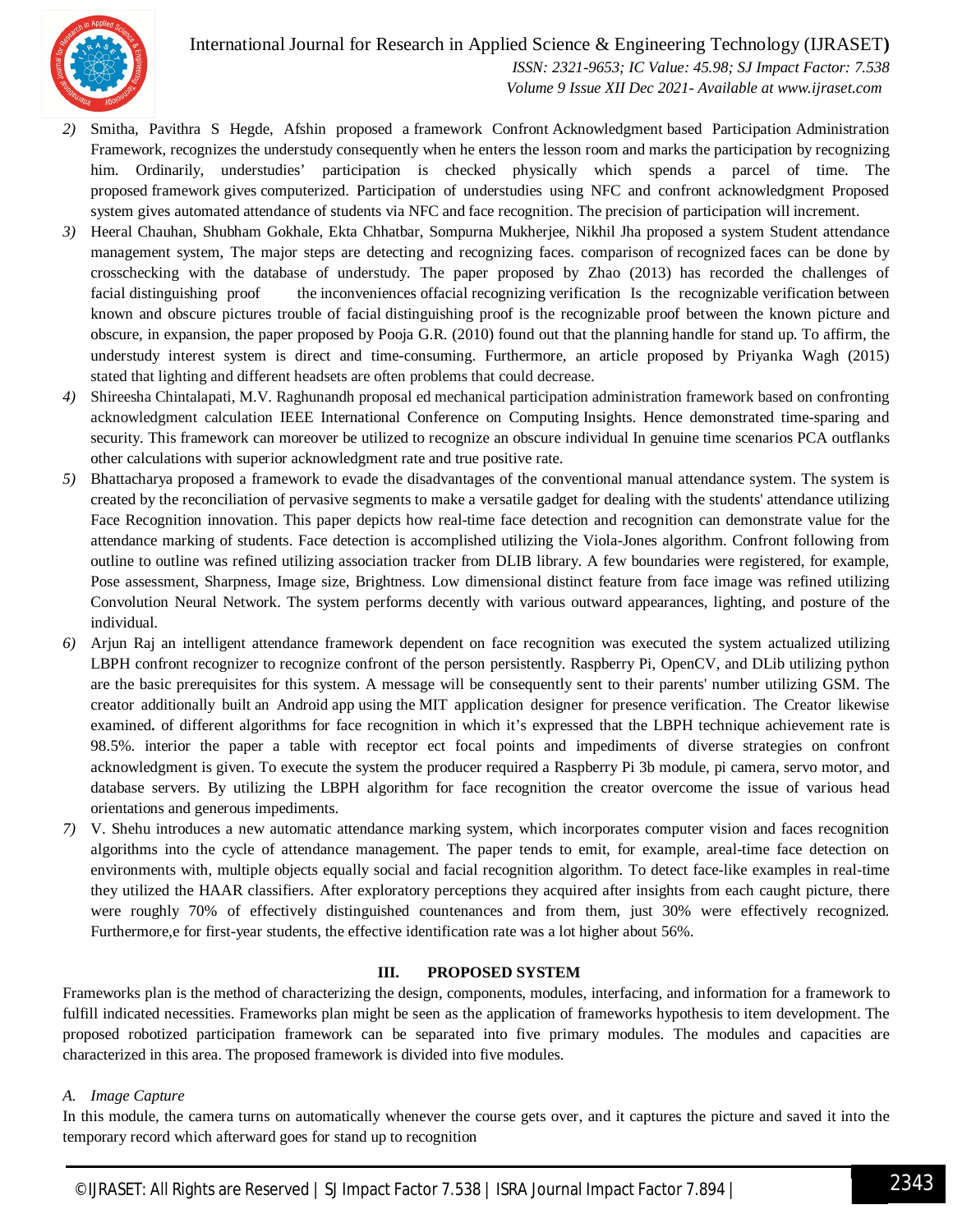

# *B. Face Detection*

Appropriate and efficient face detection algorithms constantly improve the performance of face recognition systems. Face geometry-based method, feature-invariant method,



Fig. 3.2.1 Block diagram of attendance marking system

Machine learning-based methods. Out of all these strategies, Viola and Jones proposed a system that gives a tall location rate and is additionally fast, because, it is quick and vigorous Thus we, chose Viola-Jones to confront discovery calculation which makes utilize of the necessary picture. We watched that this calculation gives way better comes about different lighting conditions.

### *C. Pre-processing*

The recognized confront is extricated and subjected to pre-processing. This pre-processing step includes picture editing of the extricated confront picture and resized to histogram equalization. Histogram equalization is the foremost common histogram normalization method. This makes stride the contrast of the picture because it extends the run of the power in a picture by making it more clear. In this process of extracting face, component features like eyes, nose, mouth from the image which capture during recognition.

### *D. Database Development*

This process is to store the database of the user at the time of user registration it stores all the data given by the user and three photos which are later used for attendance marking. At last, after the face detection, extraction, and attendance marking the relevant data get stored and makes an excel sheet of attendance.

# *E. Feature Extraction and Classification*

The execution of a confront acknowledgment upon the highlight extraction and their classification to include the highlight extraction and their classification to include the precise comes about include extraction is accomplished utilizing highlight-based strategies. We compared the comes about of distinctive all-encompassing approaches utilized for highlight extraction and classification in genuine time situations. This system proposed a lightweight face recognition library that mainly used the voilà Jonas algorithm for detection and extraction. Facial highlight extraction is the handle of extricating confront component highlights like eyes, mouth, nose by making confront bend for classification.



Fig.3.5.1 Face Recognition Process Block Diagram

Confront Acknowledgment inclu in two stages highlight extraction and classification. The over indicated highlight extractors combined with classifiers are compared different veritable world scenarios such as lighting condition, coincidental facial highlight changes expression.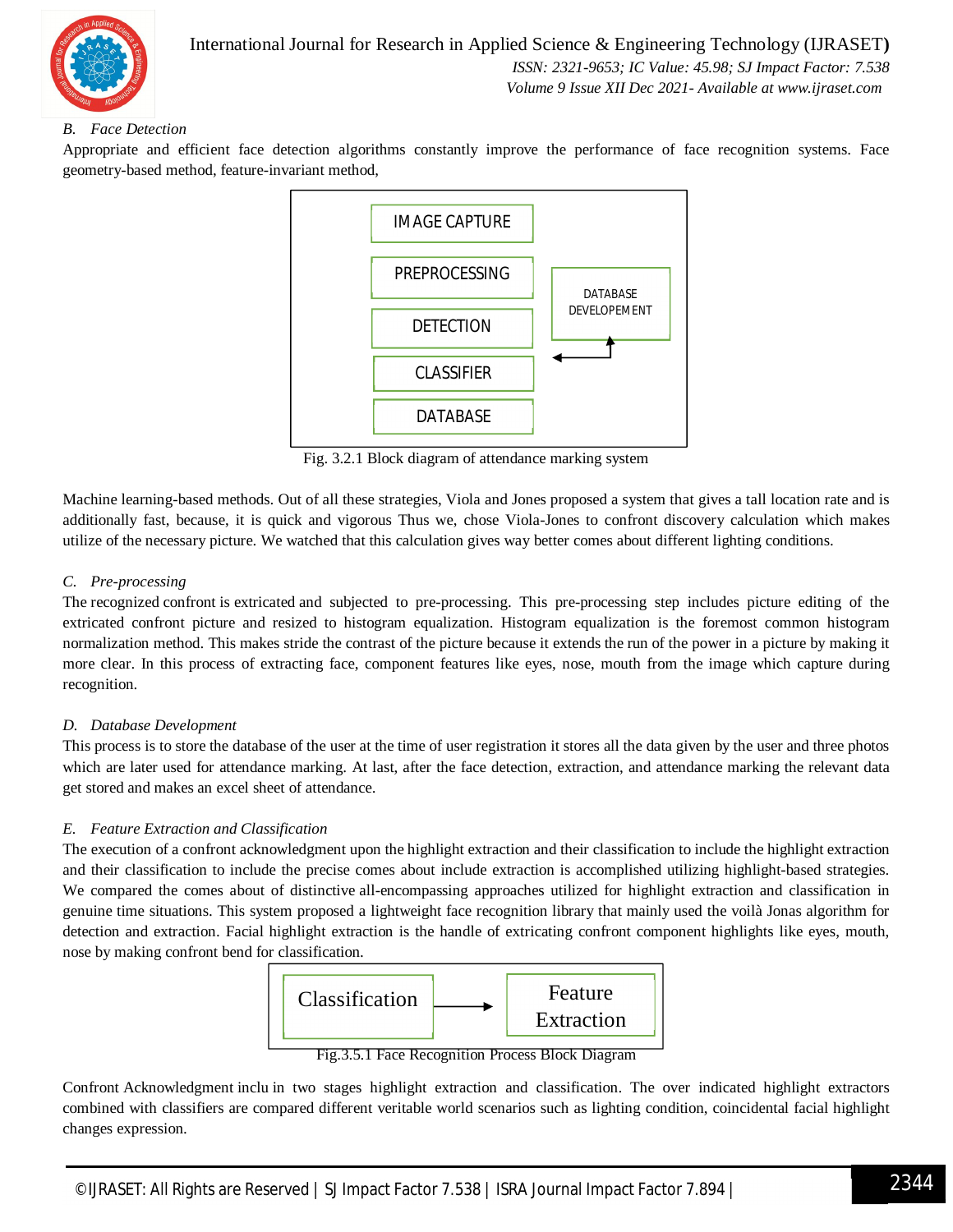

International Journal for Research in Applied Science & Engineering Technology (IJRASET**)**  *ISSN: 2321-9653; IC Value: 45.98; SJ Impact Factor: 7.538*

## *Volume 9 Issue XII Dec 2021- Available at www.ijraset.com*

#### *F. Post-processing*

This stage is suggested to save the data after successful attendance marking. So it makes an Exceed expectations sheet spare participation information within the frame of title, information, go to time, our time and spend time on course and status of displayed. After capturing the process and name blinking process, all the data get stored into an Excel sheet

#### **IV. CONCLUSION**

The online participation checking framework is based on confronting acknowledgment and the dlib concept. This project is to get Rid of attendance flaws that arise due to the traditional methods. The work has been developed as a touch-free system to prevent students from getting affected by contagious diseases, especially COVID'19. The overall attendance for a class can be easily obtained by calculating the starting time and ending time of the students entering the class. A customized attendance report has been generated automatically, and thus the system enables the faculty to save time for taking attendance in the classroom. In the future, this work can be converted into advanced which is applicable for all domains. Also, 3-D images can be incorporated in the future for producing better accuracy.

#### **REFERENCES**

- [1] Contactless Attendance Management System using Artificial Intelligence, Journal of M Rajamanogaran1, S Subha, S Baghavathi, Priya Jeevitha Sivasamy Physics Conference Series IOP Publishing,2021
- [2] Face Recognition based Attendance Management System, Smitha, Pavithra S Hegde, Afshin, International Journal of Engineering and Technical Research
- [3] Student attendance management system, Heeral Chauhan, Shubham Gokhale, Ekta Chhatbar, Sompurna Mukherjee, Nikhil Jha, International Journal for Scientific Research and development
- [4] Shireesha Chintalapati, M.V. Raghunath, "Automated Attendance Management System Based On Face Recognition Algorithms", IEEE International Conference on Computational Intelligence and Computing Research, 2013
- [5] S. Bhattacharya, G.Nainala, P. Das and A.Routray, "Smart Attendance Monitoring System (SAMS): A Face Recognition BasedAttendance System for Classroom Environment", 2018 IEEE 18th International Conference on Advanced Learning Technologies (ICALT), 2018.
- [6] A. Arjun Raj, M. Shoheb, K. Arvind and K. Chethan, "Face Recognition Based Smart Attendance System", 2020 International Conference on Intelligent Engineering and Management (ICIEM), 2020.
- [7] V. Shehu and A. Dika, "Using real-time computer vision algorithms in automatic attendance management systems," Proceedings of the ITI 2010, 32nd International Conference on Information Technology Interfaces, Cavtat, 2010, pp. 397- 402.
- [8] L. Zhi-fang, Y. Zhi-sheng, A.K.Jain, and W. Yun-qigong, 2003, "Face Detection And Facial Feature Extraction In Color Image", Proc.
- [9] The Fifth International Conference on Computational Intelligence and Multimedia
- [10] Applications (ICCIMA'03), pp.126-130, Xi'an, China.
- [11] Solomon, C.J.; Breckon, T.P. (2010). Fundamentals of Digital Image Processing: A Practical A approach with Examples in Matlab. Wiley-Blackwell.
- [12] Tim Morris (2004). Computer Vision and Image Processing. Palgrave Macmillan.
- [13] Digital Image Processing, 3rd edition Kozhikode Third Edition. Rafael
- [14] Yeolekar, "Automated Attendance System Using Face Recognition", International Research Journal of Engineering and Technology (IRJET), Volume 4, Issue 1, Jan 2017.
- [15] O.K. Oyetola, A.A. Okubanjo, O.O Olaluwoye 2017 A Secure Students' Attendance Monitoring System Journal of Engineering Technology 2, Issue 1, pp 14- 25
- [16] M. Olagunju, A. E. Adeniyi, T. O. Oladele 2018 Staff Attendance Monitoring System using Fingerprint Biometrics International Journal of Computer Applications 179, Issue No.21
- [17] M. Olagunju, A. E. Adeniyi, T. O. Oladele 2018 Staff Attendance Monitoring System using Fingerprint Biometrics International Journal of Computer Applications 179, Issue No.21
- [18] Mohamed, B. K. P and Raghu C V 2012 Fingerprint attendance system for classroom needs 2012 Annual IEEE India Conference (INDICON) pp 433-438